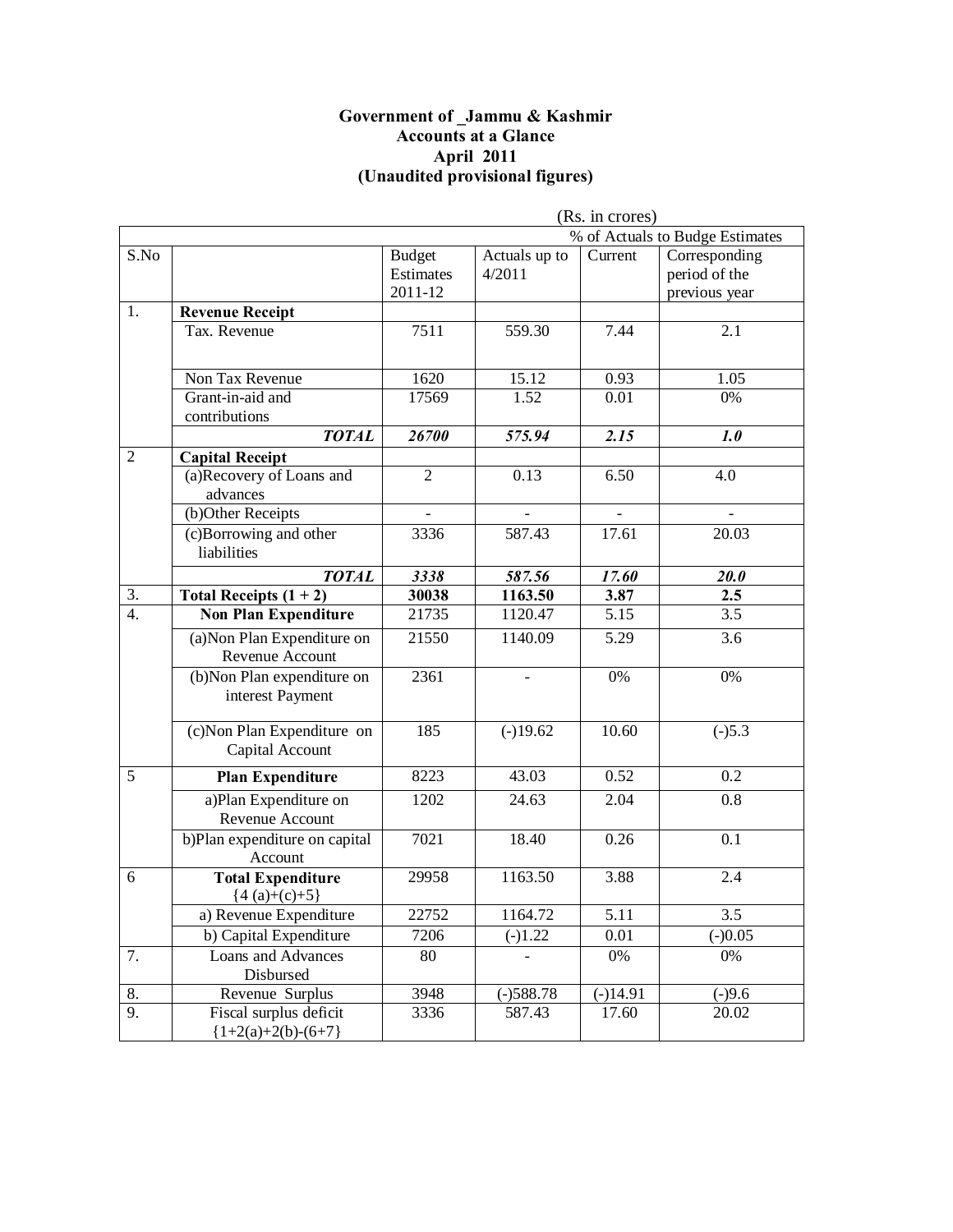### **(Format of the Progressive Figures)**

#### **TAX REVENUE**

| <b>Months</b>      | 2011-12<br>2010-11 |             |                |                    |
|--------------------|--------------------|-------------|----------------|--------------------|
|                    | <b>Monthly</b>     | Progressive | <b>Monthly</b> | <b>Progressive</b> |
| <b>April, 2011</b> | 559.30             | 559.30      | 135.38         | 135.38             |
| May                |                    |             |                |                    |
| June               |                    |             |                |                    |
| July               |                    |             |                |                    |
| <b>August</b>      |                    |             |                |                    |
| September          |                    |             |                |                    |
| October            |                    |             |                |                    |
| <b>November</b>    |                    |             |                |                    |
| <b>December</b>    |                    |             |                |                    |
| <b>January</b>     |                    |             |                |                    |
| February           |                    |             |                |                    |
| March              |                    |             |                |                    |
| (Preliminary)      |                    |             |                |                    |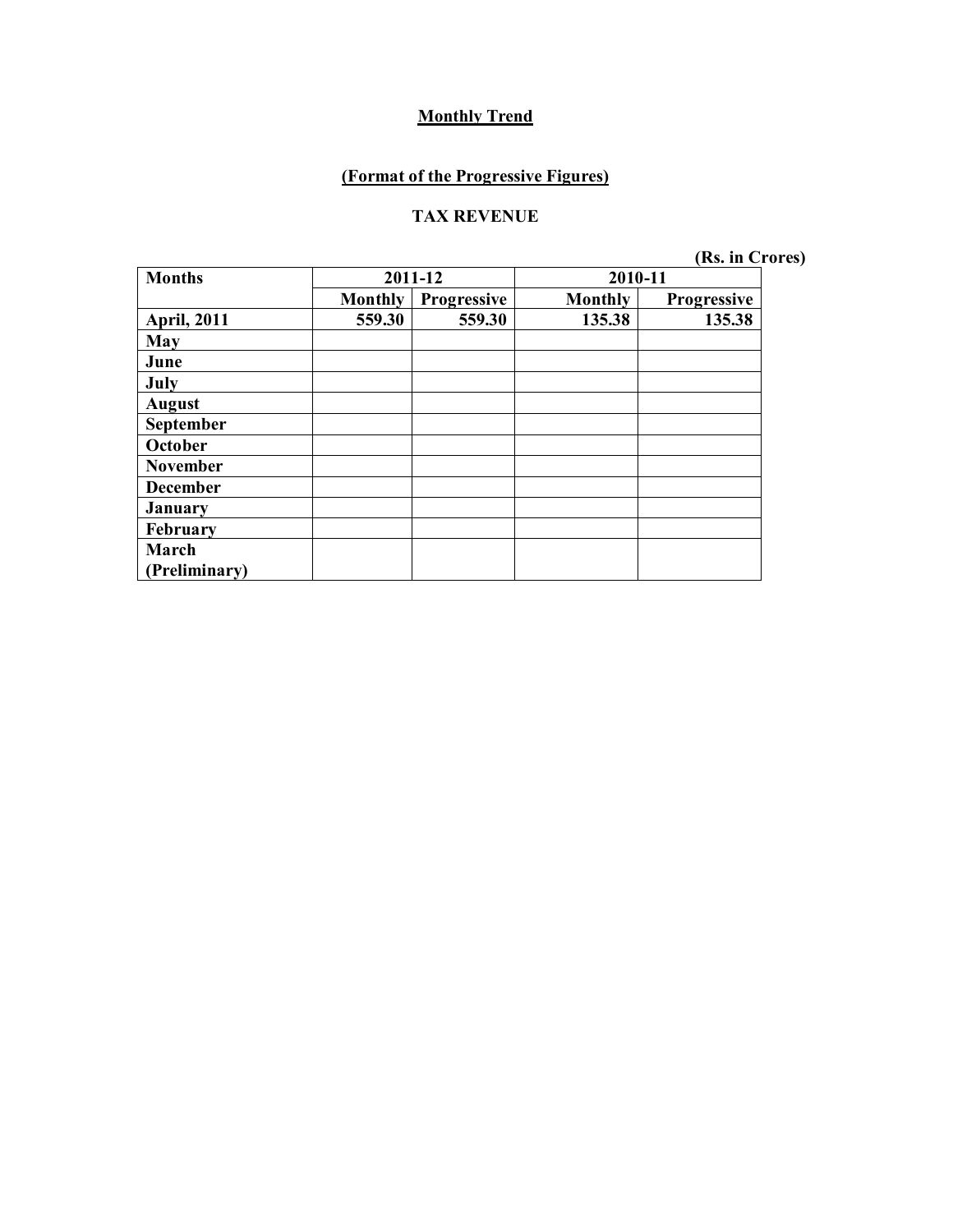### **(Format of the Progressive Figures)**

#### **NON-TAX REVENUE**

| <b>Months</b>      | 2011-12        |             | 2010-11        |                    |
|--------------------|----------------|-------------|----------------|--------------------|
|                    | <b>Monthly</b> | Progressive | <b>Monthly</b> | <b>Progressive</b> |
| <b>April, 2011</b> | 15.12          | 15.12       | 13.80          | 13.80              |
| <b>May</b>         |                |             |                |                    |
| June               |                |             |                |                    |
| July               |                |             |                |                    |
| <b>August</b>      |                |             |                |                    |
| September          |                |             |                |                    |
| October            |                |             |                |                    |
| <b>November</b>    |                |             |                |                    |
| <b>December</b>    |                |             |                |                    |
| <b>January</b>     |                |             |                |                    |
| February           |                |             |                |                    |
| March              |                |             |                |                    |
| (Preliminary)      |                |             |                |                    |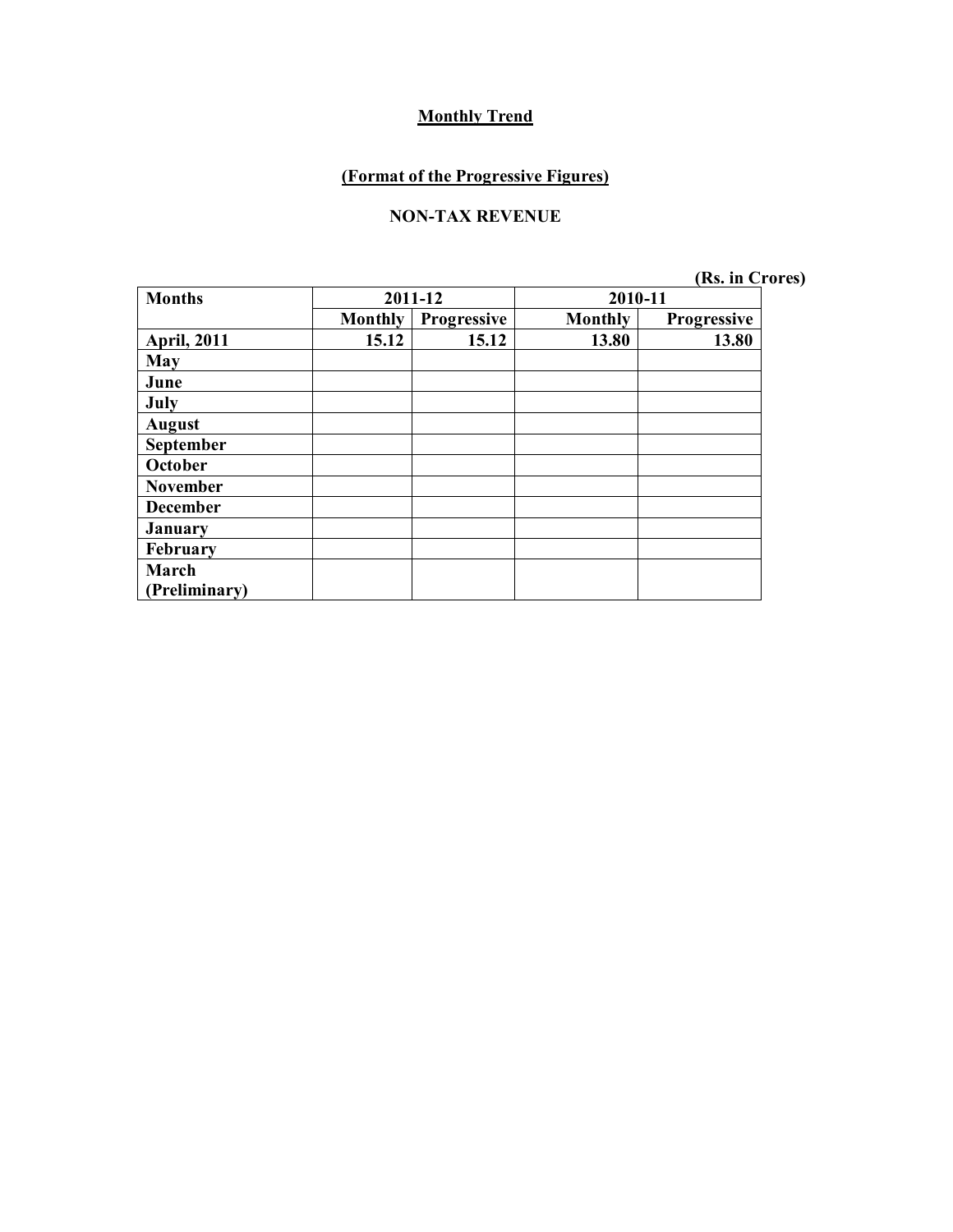#### **(Format of the Progressive Figures)**

#### **REVENUE RECEIPTS OF GRANT-IN-AID AND CONTRIBUTION**

| <b>Months</b>      | 2011-12        |             | 2010-11        |             |
|--------------------|----------------|-------------|----------------|-------------|
|                    | <b>Monthly</b> | Progressive | <b>Monthly</b> | Progressive |
| <b>April, 2011</b> | 1.52           | 1.52        | ۰              |             |
| <b>May</b>         |                |             |                |             |
| June               |                |             |                |             |
| July               |                |             |                |             |
| <b>August</b>      |                |             |                |             |
| September          |                |             |                |             |
| October            |                |             |                |             |
| <b>November</b>    |                |             |                |             |
| <b>December</b>    |                |             |                |             |
| <b>January</b>     |                |             |                |             |
| February           |                |             |                |             |
| March              |                |             |                |             |
| (Preliminary)      |                |             |                |             |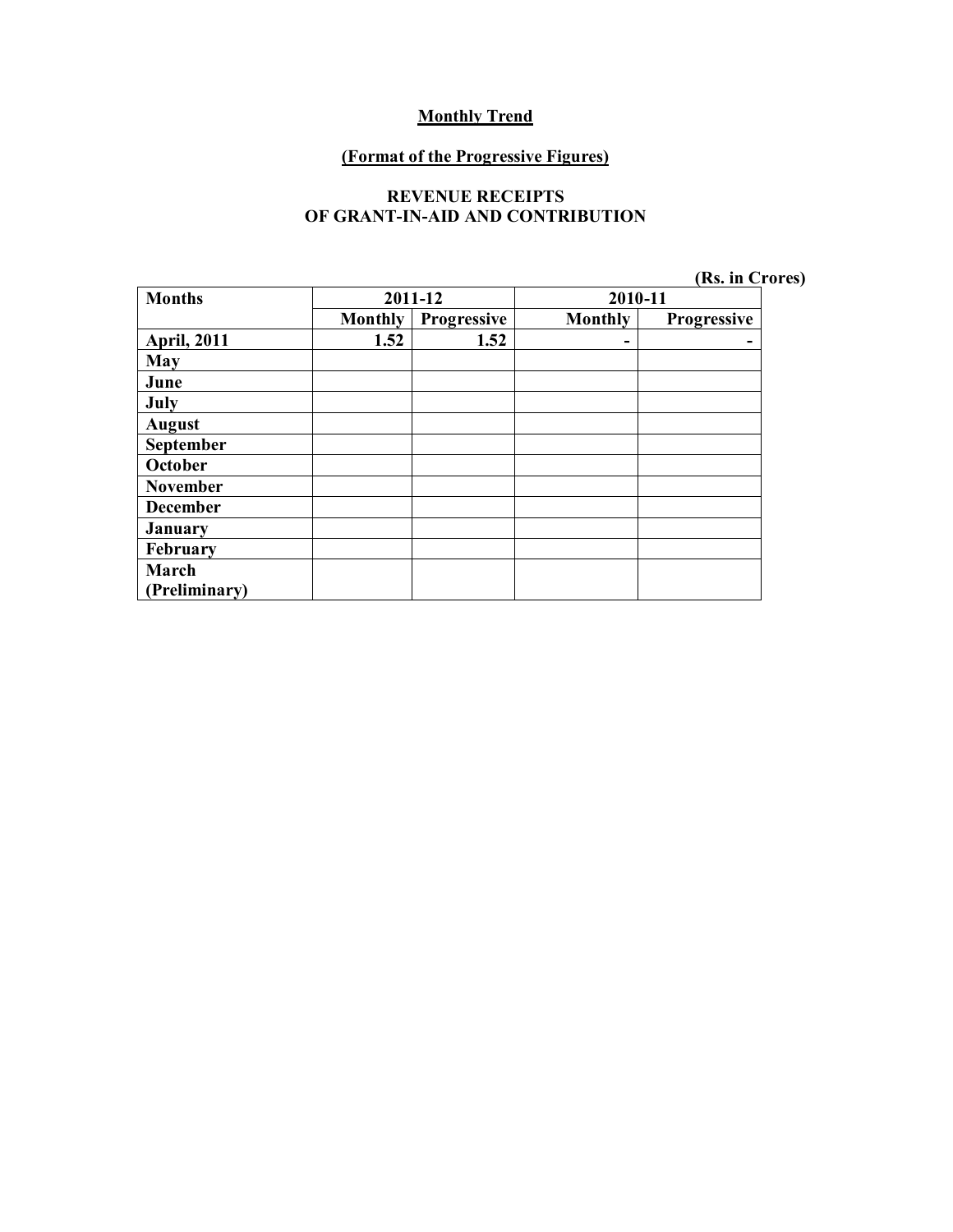#### **(Format of the Progressive Figures)**

#### **RECOVERY OF LOANS & ADVANCES**

| <b>Months</b>      | 2011-12        |             | 2010-11 |                    |
|--------------------|----------------|-------------|---------|--------------------|
|                    | <b>Monthly</b> | Progressive | Monthly | <b>Progressive</b> |
| <b>April, 2011</b> | 0.13           | 0.13        | 0.08    | 0.08               |
| May                |                |             |         |                    |
| June               |                |             |         |                    |
| July               |                |             |         |                    |
| <b>August</b>      |                |             |         |                    |
| September          |                |             |         |                    |
| October            |                |             |         |                    |
| <b>November</b>    |                |             |         |                    |
| <b>December</b>    |                |             |         |                    |
| <b>January</b>     |                |             |         |                    |
| February           |                |             |         |                    |
| March              |                |             |         |                    |
| (Preliminary)      |                |             |         |                    |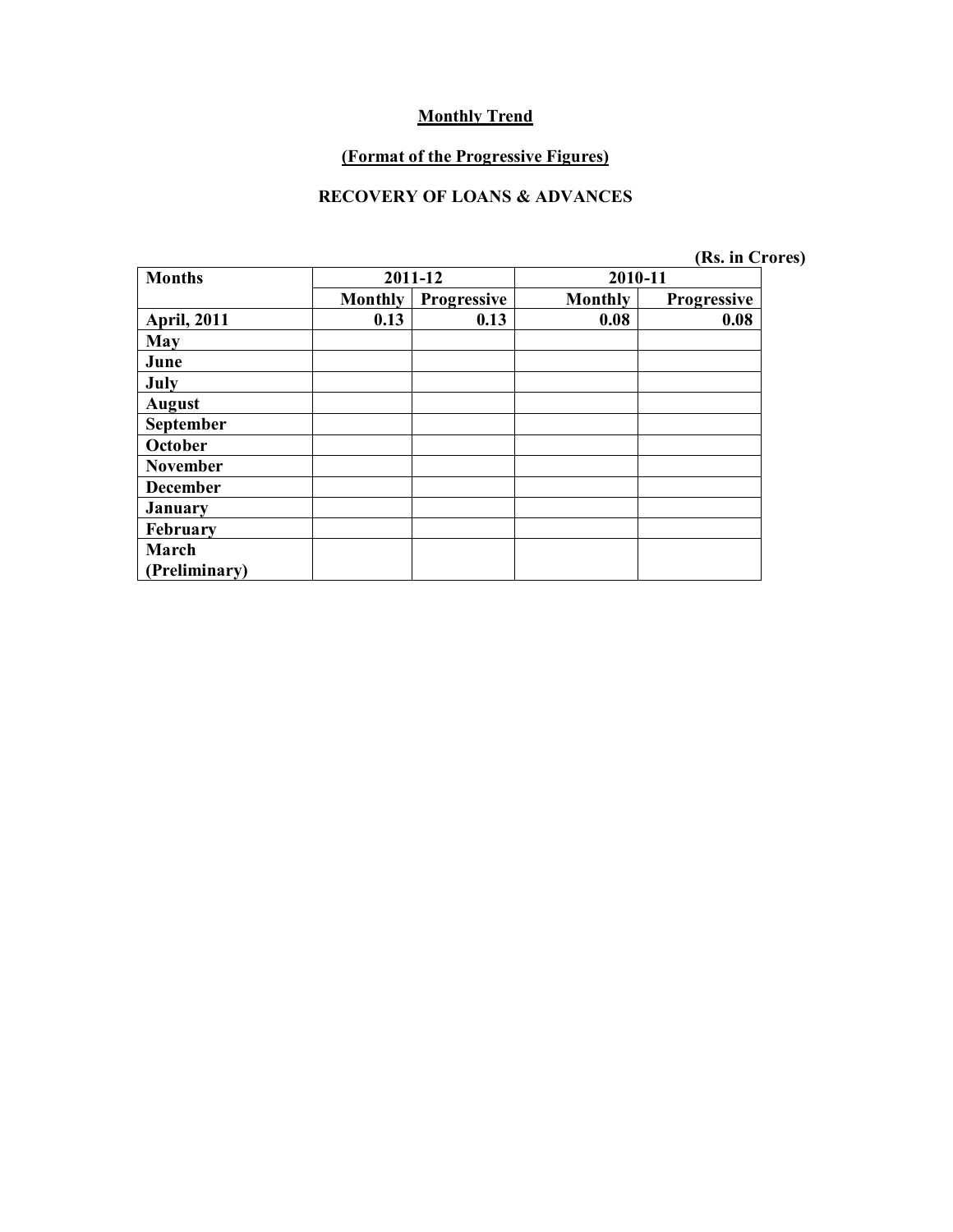#### **(Format of the Progressive Figures)**

#### **BORROWING & OTHER LIABILITIES**

|  | (Rs. in Crores) |
|--|-----------------|
|--|-----------------|

| <b>Months</b><br>2011-12 |                |             | 2010-11        |                    |
|--------------------------|----------------|-------------|----------------|--------------------|
|                          | <b>Monthly</b> | Progressive | <b>Monthly</b> | <b>Progressive</b> |
| <b>April, 2011</b>       | 587.43         | 587.43      | 472.89         | 472.89             |
| May                      |                |             |                |                    |
| June                     |                |             |                |                    |
| July                     |                |             |                |                    |
| <b>August</b>            |                |             |                |                    |
| September                |                |             |                |                    |
| October                  |                |             |                |                    |
| <b>November</b>          |                |             |                |                    |
| <b>December</b>          |                |             |                |                    |
| <b>January</b>           |                |             |                |                    |
| February                 |                |             |                |                    |
| March                    |                |             |                |                    |
| <b>Preliminary</b> )     |                |             |                |                    |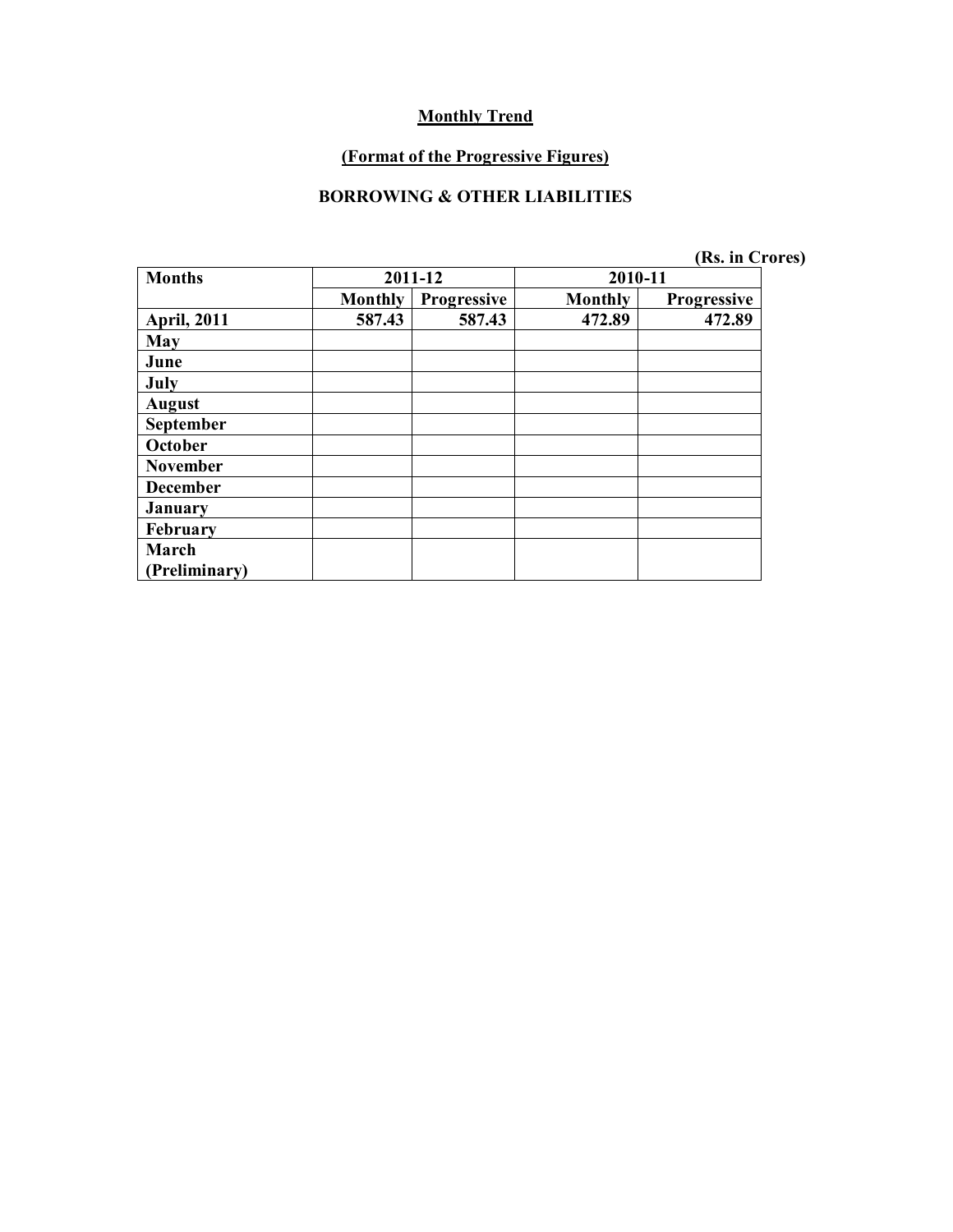#### **(Format of the Progressive Figures)**

#### **NON PLAN EXPENDITURE ON REVENUE ACCOUNT**

| <b>Months</b>      | 2011-12        |                    | 2010-11        |                    |
|--------------------|----------------|--------------------|----------------|--------------------|
|                    | <b>Monthly</b> | <b>Progressive</b> | <b>Monthly</b> | <b>Progressive</b> |
| <b>April, 2011</b> | 1140.09        | 1140.09            | 617.47         | 617.47             |
| May                |                |                    |                |                    |
| June               |                |                    |                |                    |
| July               |                |                    |                |                    |
| <b>August</b>      |                |                    |                |                    |
| September          |                |                    |                |                    |
| October            |                |                    |                |                    |
| <b>November</b>    |                |                    |                |                    |
| <b>December</b>    |                |                    |                |                    |
| <b>January</b>     |                |                    |                |                    |
| <b>February</b>    |                |                    |                |                    |
| March              |                |                    |                |                    |
| Preliminary)       |                |                    |                |                    |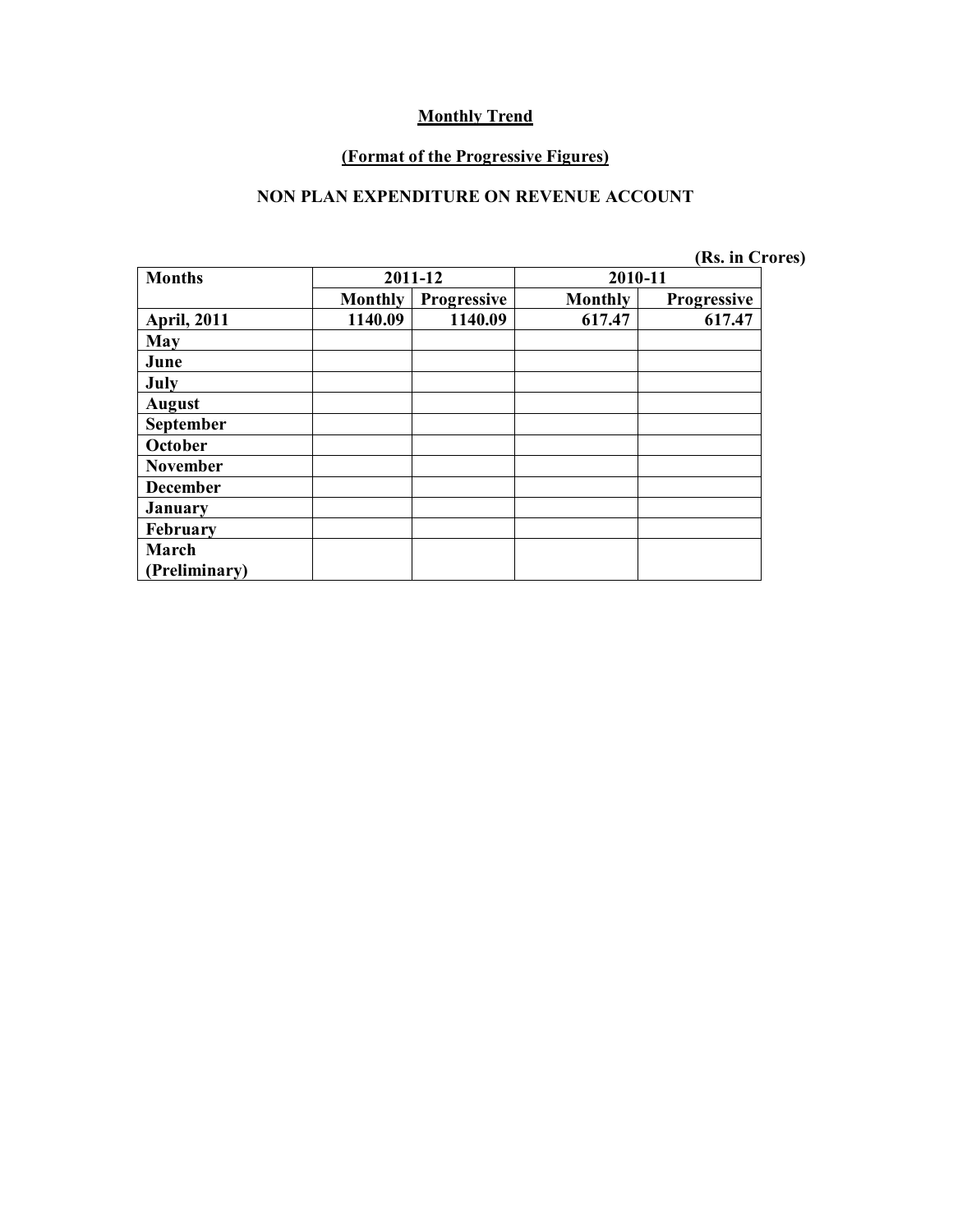#### **(Format of the Progressive Figures)**

#### **NON PLAN EXPENDITURE ON INTEREST PAYMENT**

| <b>Months</b>      | 2011-12        |             | 2010-11        |                    |
|--------------------|----------------|-------------|----------------|--------------------|
|                    | <b>Monthly</b> | Progressive | <b>Monthly</b> | <b>Progressive</b> |
| <b>April, 2011</b> |                |             | -              |                    |
| May                |                |             |                |                    |
| June               |                |             |                |                    |
| July               |                |             |                |                    |
| <b>August</b>      |                |             |                |                    |
| September          |                |             |                |                    |
| October            |                |             |                |                    |
| <b>November</b>    |                |             |                |                    |
| <b>December</b>    |                |             |                |                    |
| <b>January</b>     |                |             |                |                    |
| February           |                |             |                |                    |
| March              |                |             |                |                    |
| Preliminary)       |                |             |                |                    |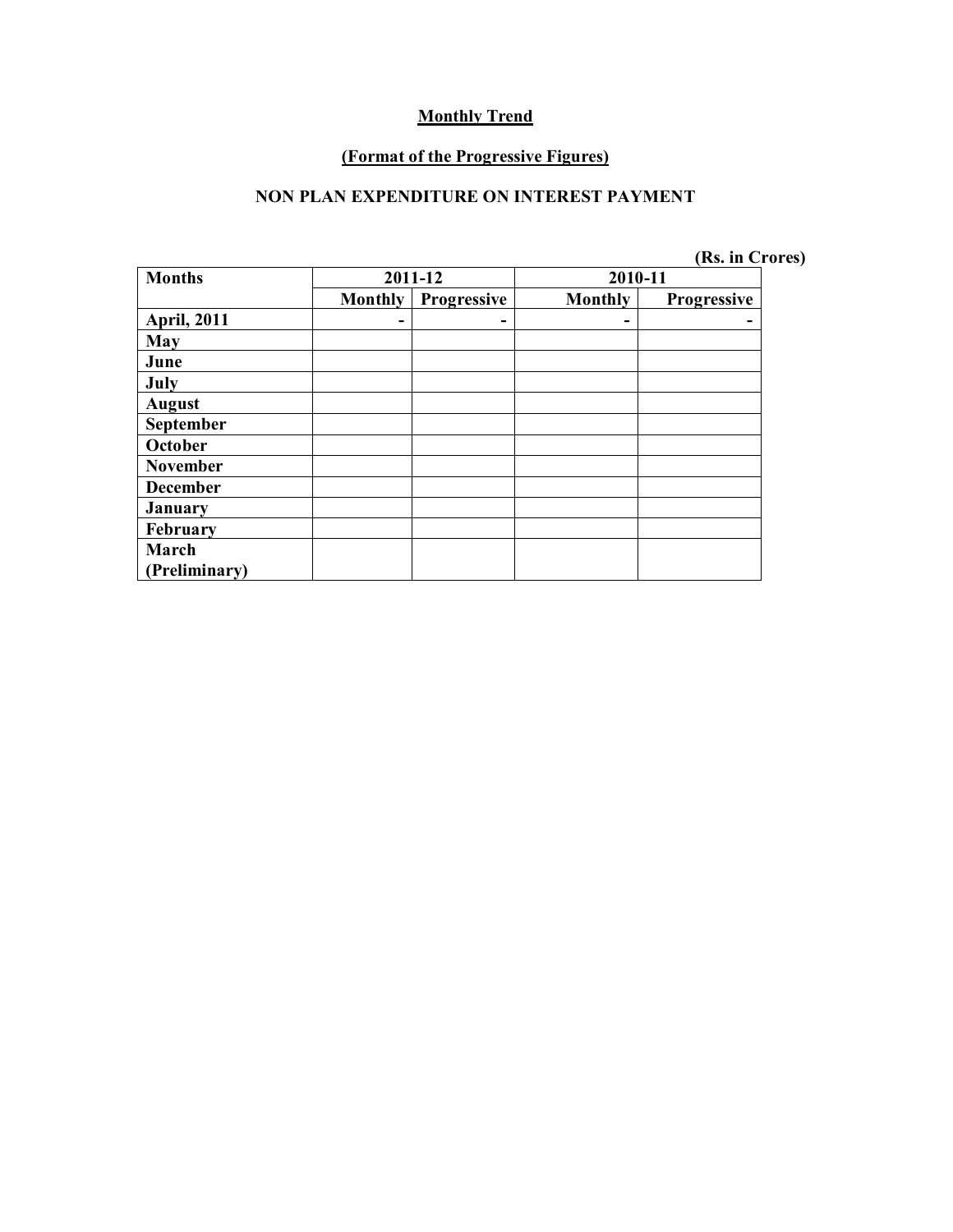#### **(Format of the Progressive Figures)**

### **NON PLAN EXPENDITURE ON CAPITAL ACCOUNT**

| <b>Months</b>      | 2011-12        |                    | 2010-11        |                    |
|--------------------|----------------|--------------------|----------------|--------------------|
|                    | <b>Monthly</b> | <b>Progressive</b> | <b>Monthly</b> | <b>Progressive</b> |
| <b>April, 2011</b> | $(-)$ 19.62    | $(-) 19.62$        | $(-) 13.49$    | $(-) 13.49$        |
| May                |                |                    |                |                    |
| June               |                |                    |                |                    |
| July               |                |                    |                |                    |
| <b>August</b>      |                |                    |                |                    |
| September          |                |                    |                |                    |
| October            |                |                    |                |                    |
| <b>November</b>    |                |                    |                |                    |
| <b>December</b>    |                |                    |                |                    |
| January            |                |                    |                |                    |
| February           |                |                    |                |                    |
| March              |                |                    |                |                    |
| (Preliminary)      |                |                    |                |                    |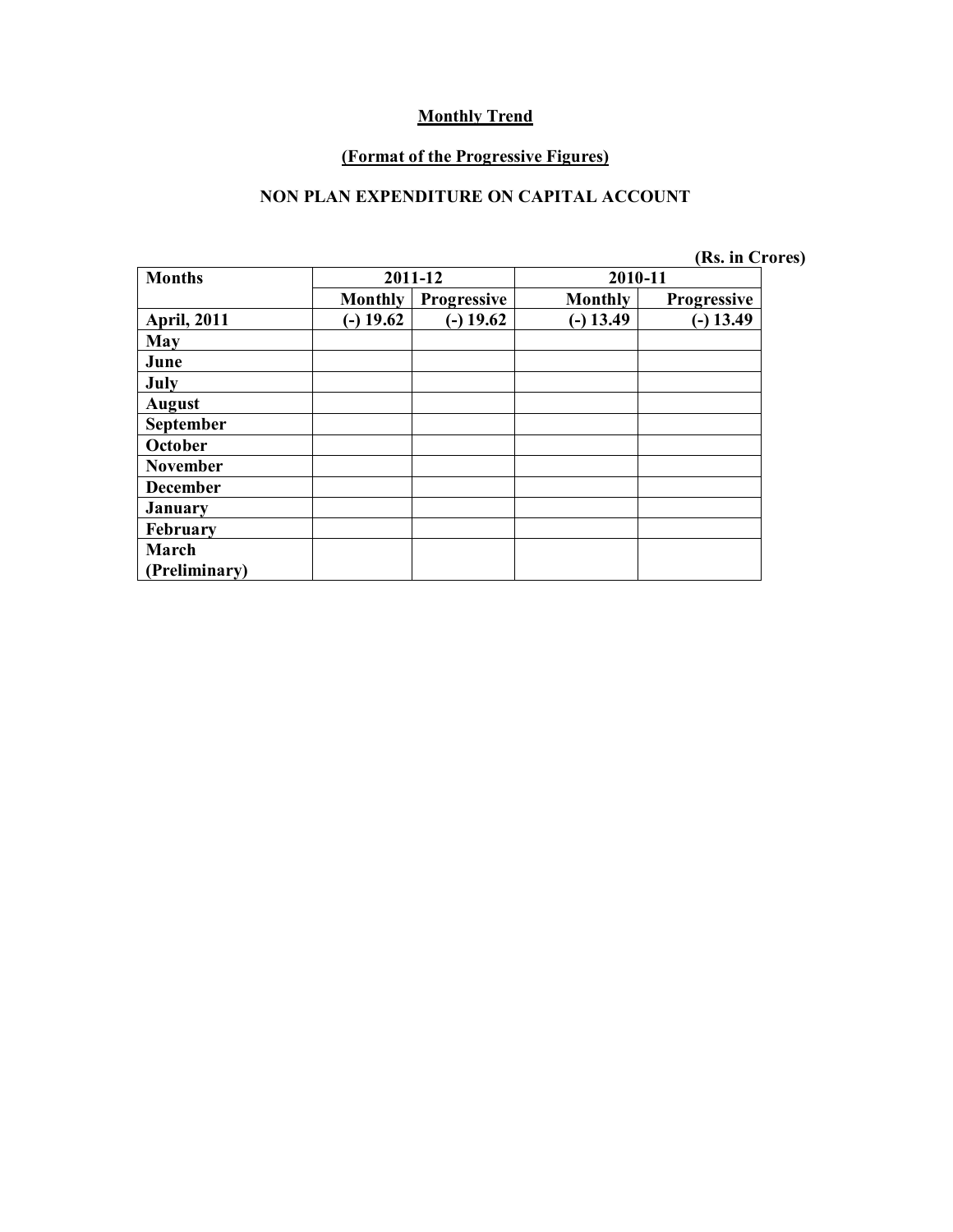#### **(Format of the Progressive Figures)**

### **PLAN EXPENDITURE ON REVENUE ACCOUNT**

| <b>Months</b>      | 2011-12        |             | 2010-11        |                    |
|--------------------|----------------|-------------|----------------|--------------------|
|                    | <b>Monthly</b> | Progressive | <b>Monthly</b> | <b>Progressive</b> |
| <b>April, 2011</b> | 24.63          | 24.63       | 8.43           | 8.43               |
| May                |                |             |                |                    |
| June               |                |             |                |                    |
| July               |                |             |                |                    |
| <b>August</b>      |                |             |                |                    |
| September          |                |             |                |                    |
| October            |                |             |                |                    |
| <b>November</b>    |                |             |                |                    |
| <b>December</b>    |                |             |                |                    |
| <b>January</b>     |                |             |                |                    |
| February           |                |             |                |                    |
| March              |                |             |                |                    |
| Preliminary)       |                |             |                |                    |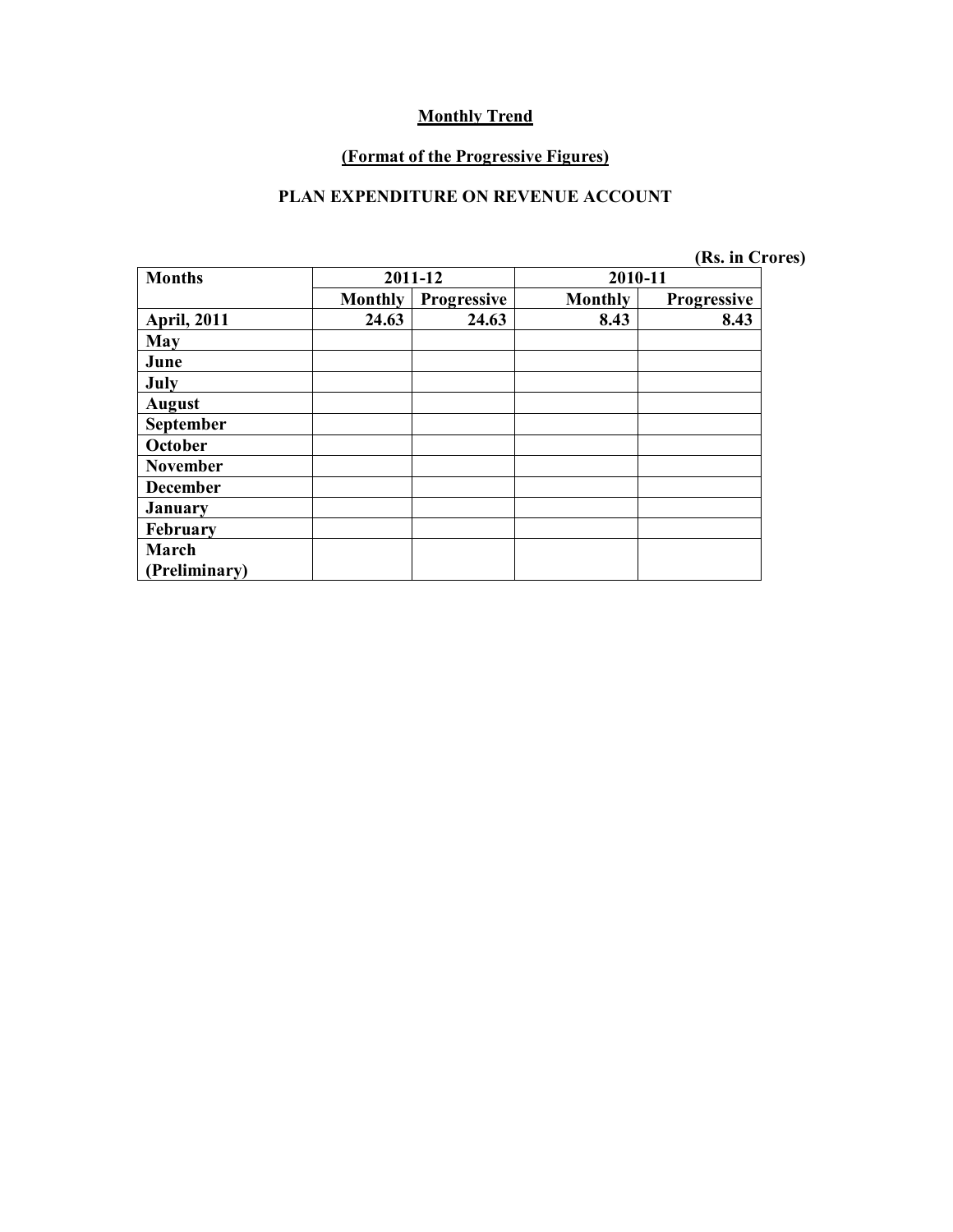#### **(Format of the Progressive Figures)**

### **PLAN EXPENDITURE ON CAPITAL ACCOUNT**

| <b>Months</b>        | 2011-12        |             | 2010-11        |                    |
|----------------------|----------------|-------------|----------------|--------------------|
|                      | <b>Monthly</b> | Progressive | <b>Monthly</b> | <b>Progressive</b> |
| <b>April, 2011</b>   | 18.40          | 18.40       | 9.75           | 9.75               |
| May                  |                |             |                |                    |
| June                 |                |             |                |                    |
| July                 |                |             |                |                    |
| <b>August</b>        |                |             |                |                    |
| September            |                |             |                |                    |
| October              |                |             |                |                    |
| <b>November</b>      |                |             |                |                    |
| <b>December</b>      |                |             |                |                    |
| <b>January</b>       |                |             |                |                    |
| February             |                |             |                |                    |
| March                |                |             |                |                    |
| <b>Preliminary</b> ) |                |             |                |                    |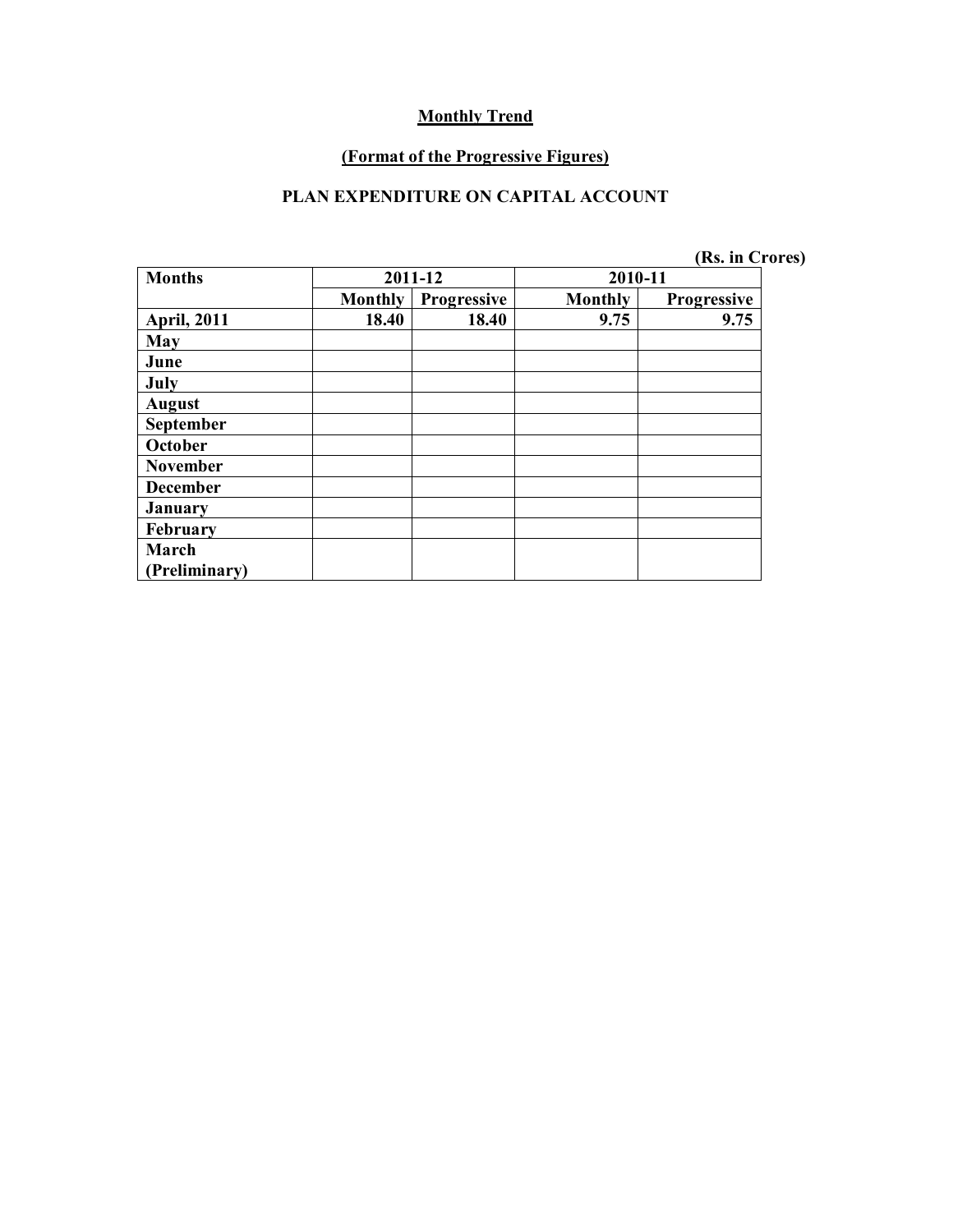#### **(Format of the Progressive Figures)**

### **TOTAL EXPENDITURE ON REVENUE ACCOUNT**

| <b>Months</b>        | 2011-12        |                    | 2010-11        |                    |  |
|----------------------|----------------|--------------------|----------------|--------------------|--|
|                      | <b>Monthly</b> | <b>Progressive</b> | <b>Monthly</b> | <b>Progressive</b> |  |
| <b>April, 2011</b>   | 1164.72        | 1164.72            | 625.90         | 625.90             |  |
| May                  |                |                    |                |                    |  |
| June                 |                |                    |                |                    |  |
| July                 |                |                    |                |                    |  |
| <b>August</b>        |                |                    |                |                    |  |
| <b>September</b>     |                |                    |                |                    |  |
| October              |                |                    |                |                    |  |
| <b>November</b>      |                |                    |                |                    |  |
| <b>December</b>      |                |                    |                |                    |  |
| <b>January</b>       |                |                    |                |                    |  |
| February             |                |                    |                |                    |  |
| March                |                |                    |                |                    |  |
| <b>Preliminary</b> ) |                |                    |                |                    |  |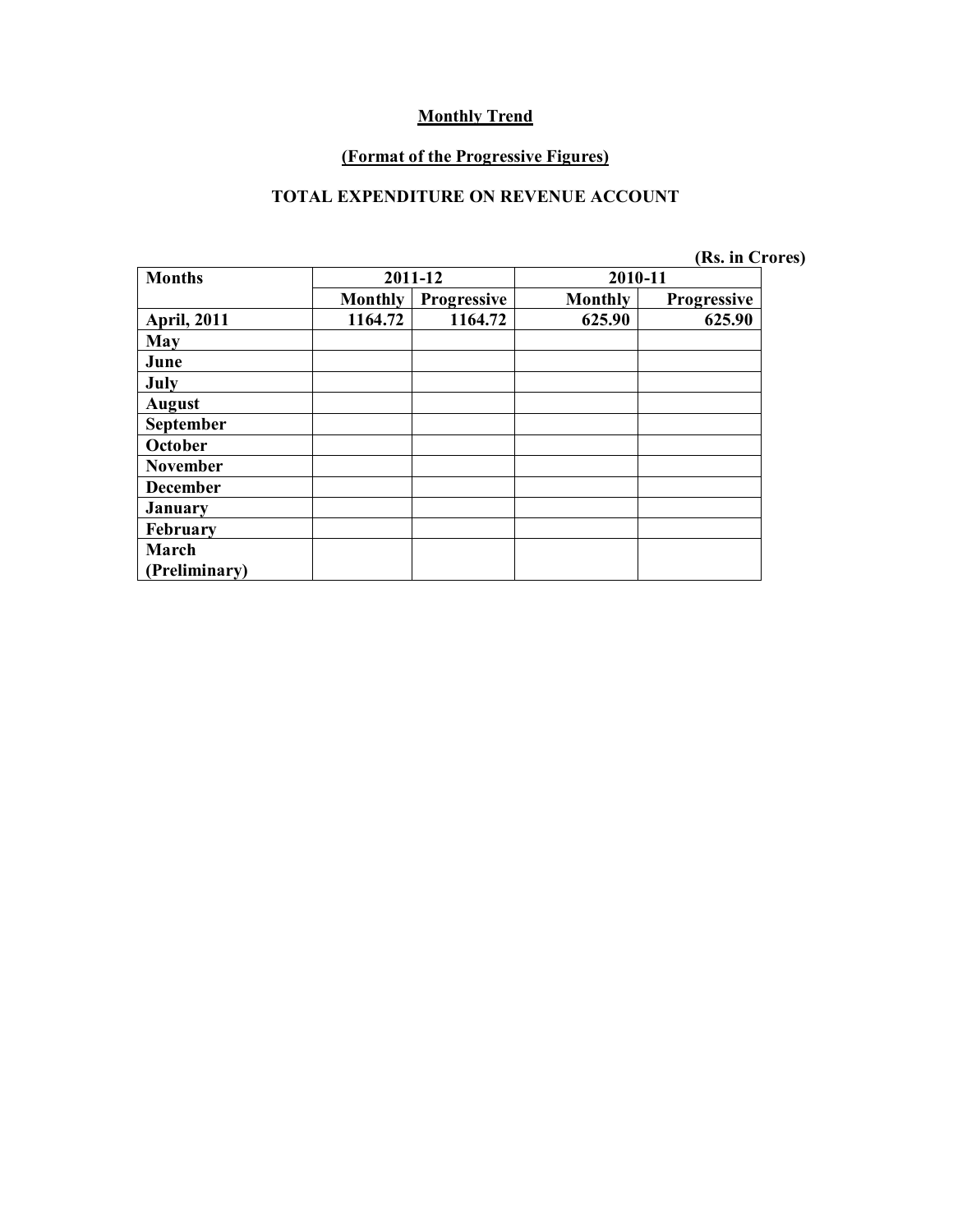#### **(Format of the Progressive Figures)**

### **TOTAL EXPENDITURE ON CAPITAL ACCOUNT**

| <b>Months</b>        | 2011-12        |                    | 2010-11        |                    |  |
|----------------------|----------------|--------------------|----------------|--------------------|--|
|                      | <b>Monthly</b> | <b>Progressive</b> | <b>Monthly</b> | <b>Progressive</b> |  |
| <b>April, 2011</b>   | $(-) 1.22$     | $(-) 1.22$         | $(-)$ 3.74     | $(-)$ 3.74         |  |
| May                  |                |                    |                |                    |  |
| June                 |                |                    |                |                    |  |
| July                 |                |                    |                |                    |  |
| <b>August</b>        |                |                    |                |                    |  |
| September            |                |                    |                |                    |  |
| October              |                |                    |                |                    |  |
| <b>November</b>      |                |                    |                |                    |  |
| <b>December</b>      |                |                    |                |                    |  |
| <b>January</b>       |                |                    |                |                    |  |
| February             |                |                    |                |                    |  |
| March                |                |                    |                |                    |  |
| <b>Preliminary</b> ) |                |                    |                |                    |  |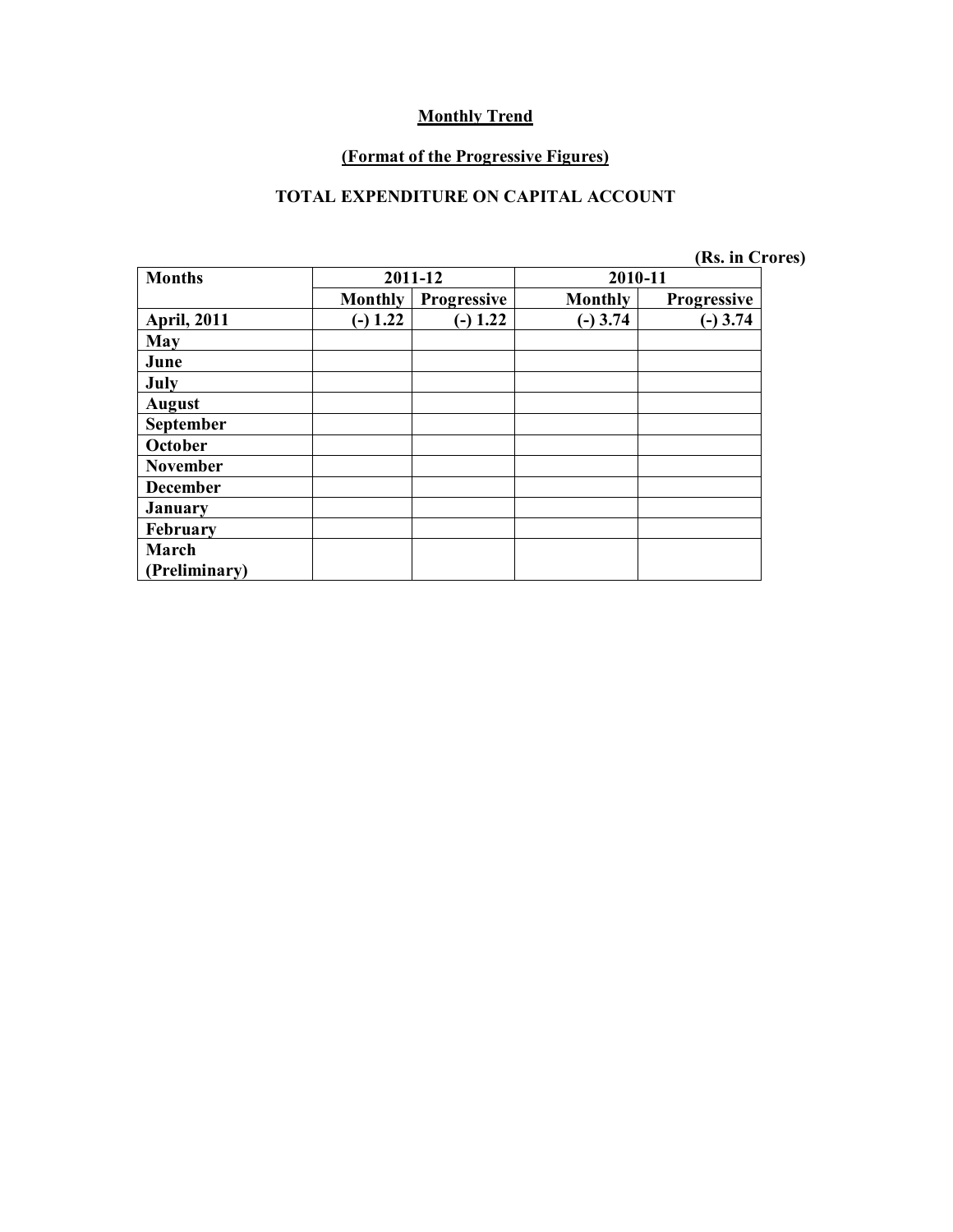# **(Format of the Progressive Figures)**

#### **LOANS & ADVANCES DISBURSED**

| <b>Months</b>        | 2011-12        |             | 2010-11 |                    |  |
|----------------------|----------------|-------------|---------|--------------------|--|
|                      | <b>Monthly</b> | Progressive | Monthly | <b>Progressive</b> |  |
| <b>April, 2011</b>   |                | -           | -       |                    |  |
| May                  |                |             |         |                    |  |
| June                 |                |             |         |                    |  |
| July                 |                |             |         |                    |  |
| <b>August</b>        |                |             |         |                    |  |
| September            |                |             |         |                    |  |
| October              |                |             |         |                    |  |
| <b>November</b>      |                |             |         |                    |  |
| <b>December</b>      |                |             |         |                    |  |
| <b>January</b>       |                |             |         |                    |  |
| February             |                |             |         |                    |  |
| March                |                |             |         |                    |  |
| <b>Preliminary</b> ) |                |             |         |                    |  |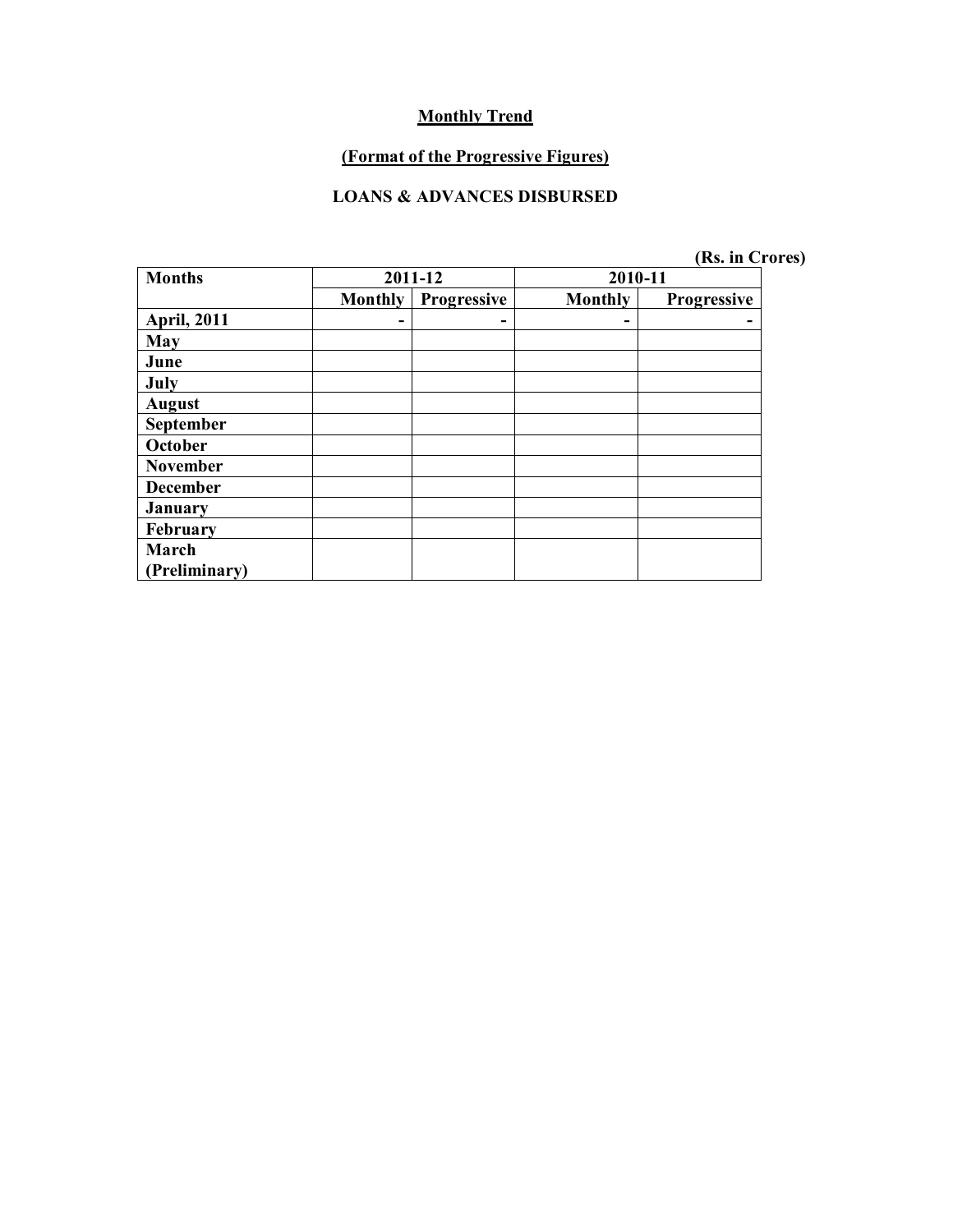### **(Format of the Progressive Figures)**

## **REVENUE SURPLUS DEFICIT**

| <b>Months</b>      | 2011-12        |                    | 2010-11      |                    |  |
|--------------------|----------------|--------------------|--------------|--------------------|--|
|                    | <b>Monthly</b> | <b>Progressive</b> | Monthly      | <b>Progressive</b> |  |
| <b>April, 2011</b> | $(-)$ 588.78   | $(-)$ 588.78       | $(-)$ 476.71 | $-)$ 476.71        |  |
| May                |                |                    |              |                    |  |
| June               |                |                    |              |                    |  |
| July               |                |                    |              |                    |  |
| <b>August</b>      |                |                    |              |                    |  |
| September          |                |                    |              |                    |  |
| October            |                |                    |              |                    |  |
| <b>November</b>    |                |                    |              |                    |  |
| <b>December</b>    |                |                    |              |                    |  |
| <b>January</b>     |                |                    |              |                    |  |
| February           |                |                    |              |                    |  |
| March              |                |                    |              |                    |  |
| (Preliminary)      |                |                    |              |                    |  |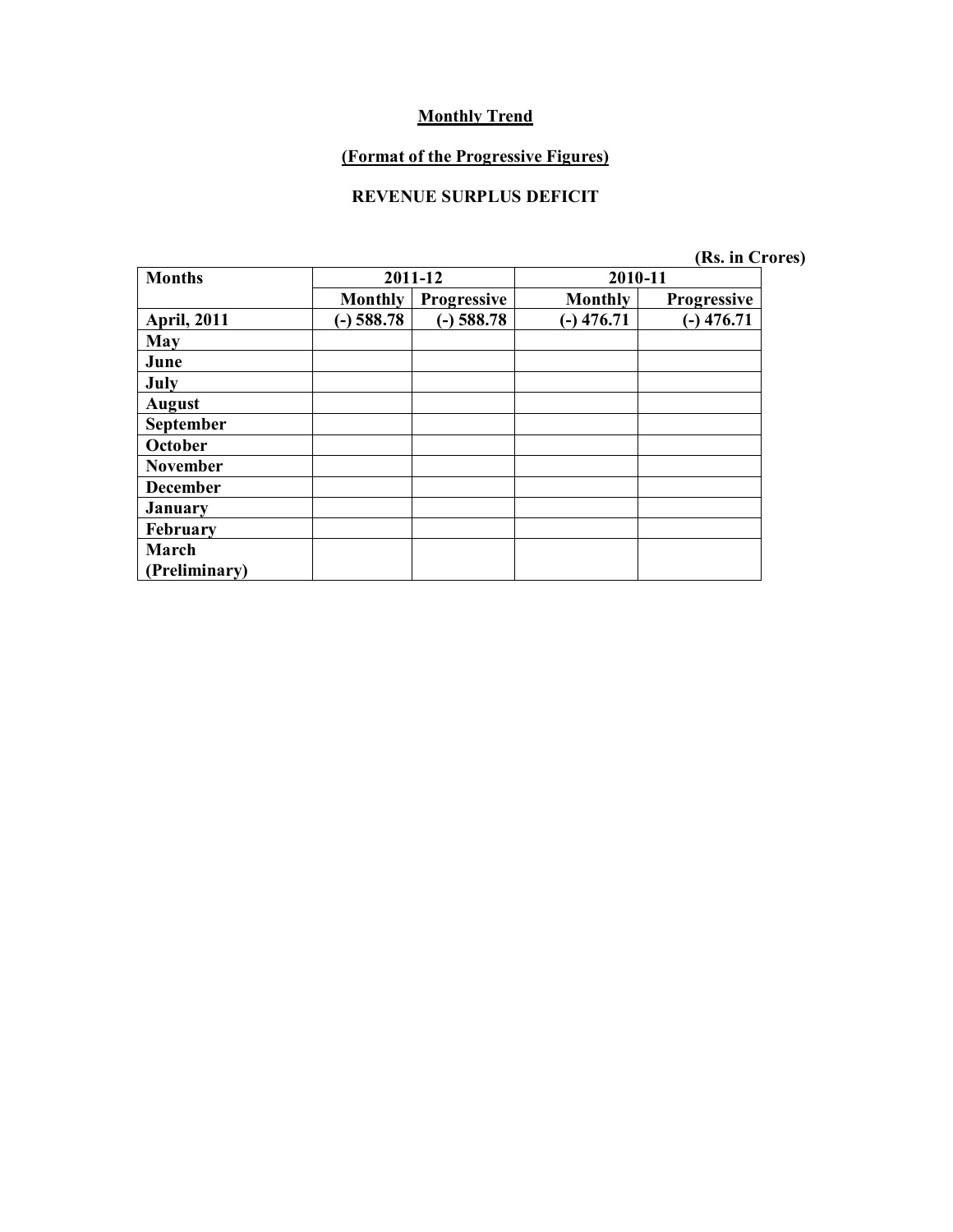### **(Format of the Progressive Figures)**

### **FISCAL SURPLUS DEFICIT**

| <b>Months</b>      | 2011-12        |                    | 2010-11 |                    |  |
|--------------------|----------------|--------------------|---------|--------------------|--|
|                    | <b>Monthly</b> | <b>Progressive</b> | Monthly | <b>Progressive</b> |  |
| <b>April, 2011</b> | 587.43         | 587.43             | 472.89  | 472.89             |  |
| May                |                |                    |         |                    |  |
| June               |                |                    |         |                    |  |
| July               |                |                    |         |                    |  |
| <b>August</b>      |                |                    |         |                    |  |
| September          |                |                    |         |                    |  |
| October            |                |                    |         |                    |  |
| <b>November</b>    |                |                    |         |                    |  |
| <b>December</b>    |                |                    |         |                    |  |
| <b>January</b>     |                |                    |         |                    |  |
| February           |                |                    |         |                    |  |
| March              |                |                    |         |                    |  |
| Preliminary)       |                |                    |         |                    |  |